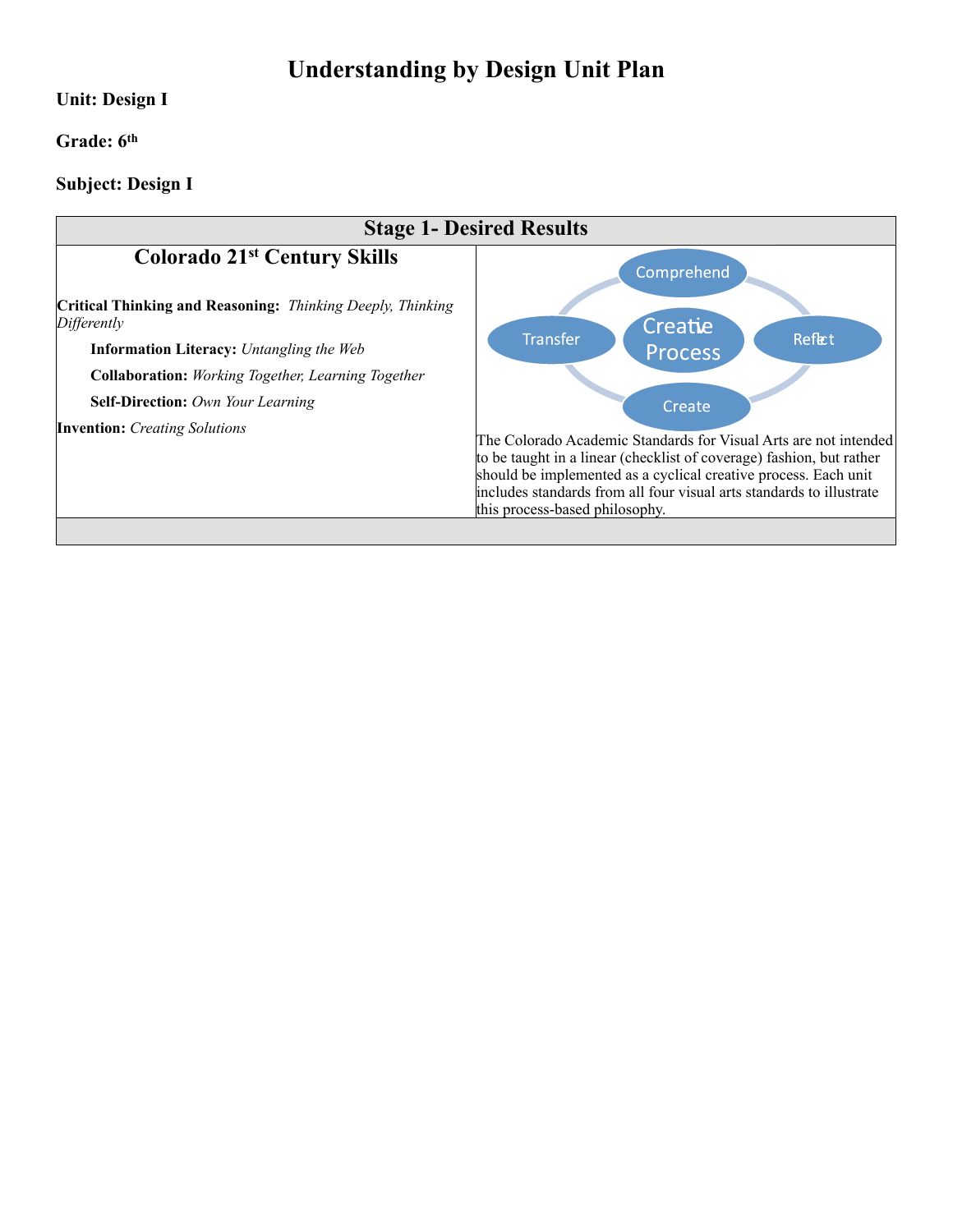### **Colorado State Standards:**

6.3.1, 7.3.1, 8.3.2 – Plan creations

- 6.3.2, 7.3.3, 8.3.3 Using various media, materials, techniques
- $6.2.1, 6.2.2, 6.4.1, 8.2.2$  Critical thinking for life
- $6.3.3$  Utilize technology
- $6.4.2$  Art effects community
- $6.4.3$ ,  $7.4.3$  Eco-art as a contemporary response
- 7.1.3 Knowledge of vocabulary
- $6.1.2, 6.1.3, 8.1.3$  Visual arts are a means for expression

# **STEM, Arts, Design, and Information Technology [CTE Evidence Outcomes]:**

- ARVD.01.01 Understand the principles and elements of art and design.
- ARVD.01.02 Use available tools and techniques.
- ARVD.02.01 Demonstrate the planning process.
- ARVD.02.02 Apply project implementation.
- ARVD.05.02 Demonstrate awareness of design drawings, tools and techniques.
- ARVD.05.06 Designers need to apply all aspects of the design process to creative problem solving.

## **National Standards for Visual Art Content Standards:**

- 1 Understanding and applying media, techniques, and processes
- 2 Using knowledge of structures and functions
- 3 Choosing and evaluating a range of subject matter, symbols, and ideas
- 4 Understanding the visual arts in relation to history and cultures
- 5 Reflection
- 6 Making connections between visual arts and other disciplines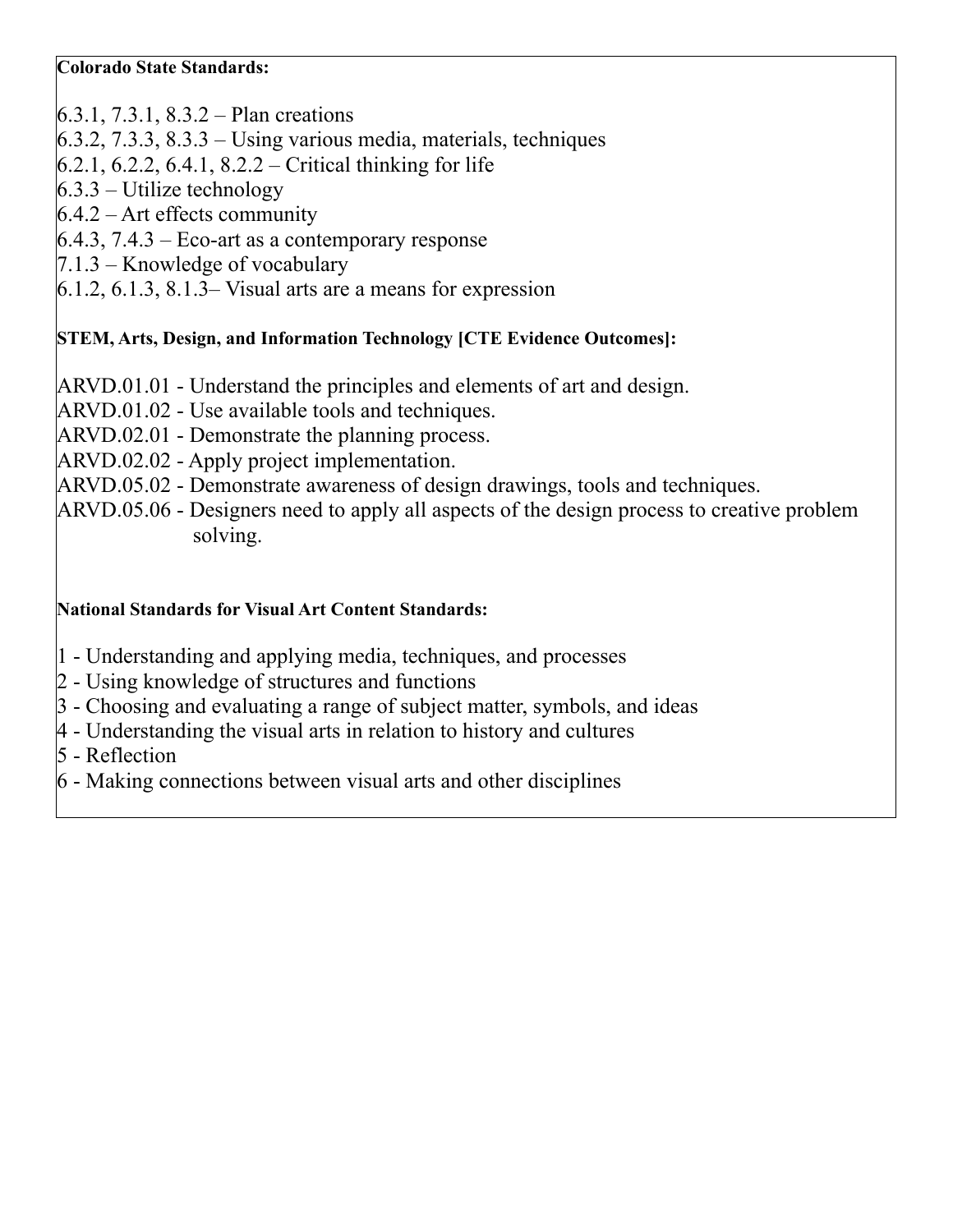| <b>Understandings:</b>                                                                                                                                                                                                                                                                                                                                                                                                                             | <b>Essential Questions:</b>                                                                                                                                                                                                                                                                                                                                                                                                               |  |
|----------------------------------------------------------------------------------------------------------------------------------------------------------------------------------------------------------------------------------------------------------------------------------------------------------------------------------------------------------------------------------------------------------------------------------------------------|-------------------------------------------------------------------------------------------------------------------------------------------------------------------------------------------------------------------------------------------------------------------------------------------------------------------------------------------------------------------------------------------------------------------------------------------|--|
| Students will understand that                                                                                                                                                                                                                                                                                                                                                                                                                      |                                                                                                                                                                                                                                                                                                                                                                                                                                           |  |
| Sketches and planning help to organize the creative process.                                                                                                                                                                                                                                                                                                                                                                                       | How do you start a work of art?                                                                                                                                                                                                                                                                                                                                                                                                           |  |
| Craftsmanship is demonstrated through refining ideas in<br>response to feedback and self-evaluation.                                                                                                                                                                                                                                                                                                                                               | How do you use various tools, materials, techniques, and<br>processes in the specific medium and how are mediums<br>chosen?                                                                                                                                                                                                                                                                                                               |  |
| Greater special awareness occurs when learned knowledge<br>to technical skills engages in trans-disciplinary context.                                                                                                                                                                                                                                                                                                                              | What critical thinking skills are needed to create a<br>particular work of art?                                                                                                                                                                                                                                                                                                                                                           |  |
| The translation of knowledge into the many aspects of daily<br>life is facilitated by the skills learned in art experiences such<br>as trial and error, the process of elimination, comparing and<br>contrasting, and problem-solving.<br>The use of content-specific vocabulary in all disciplines<br>produces multi-literate members of society.<br>Visual Art is connected to other disciplines, social activities,<br>mass media, and careers. | How does on talk or write about a work of art?<br>Universal Essential Questions in Art:<br>Does art define culture, or does culture define art?<br>How is the connection between visual arts and non-<br>art disciplines important?<br>Is it possible to separate art from culture?<br>What distinguishes art as art?<br>Is it art if no one ever sees it?<br>Is it important to understand the cultural context in<br>which art is made? |  |
| Students will know                                                                                                                                                                                                                                                                                                                                                                                                                                 | Students will be able to do                                                                                                                                                                                                                                                                                                                                                                                                               |  |
| Vocabulary associated with color theory and 3D works Create an object from their imagination.<br>in art.<br>How color and media affect an object.                                                                                                                                                                                                                                                                                                  | Identify parts of a relief print and ceramic pot using the<br>correct vocabulary.                                                                                                                                                                                                                                                                                                                                                         |  |
| What the hand building techniques are in ceramics.                                                                                                                                                                                                                                                                                                                                                                                                 | Create a ceramic piece using the three hand building<br>techniques.                                                                                                                                                                                                                                                                                                                                                                       |  |
|                                                                                                                                                                                                                                                                                                                                                                                                                                                    | Create a sculpture, which utilizes an armature.                                                                                                                                                                                                                                                                                                                                                                                           |  |
| <b>Stage 2- Assessment Evidence</b>                                                                                                                                                                                                                                                                                                                                                                                                                |                                                                                                                                                                                                                                                                                                                                                                                                                                           |  |